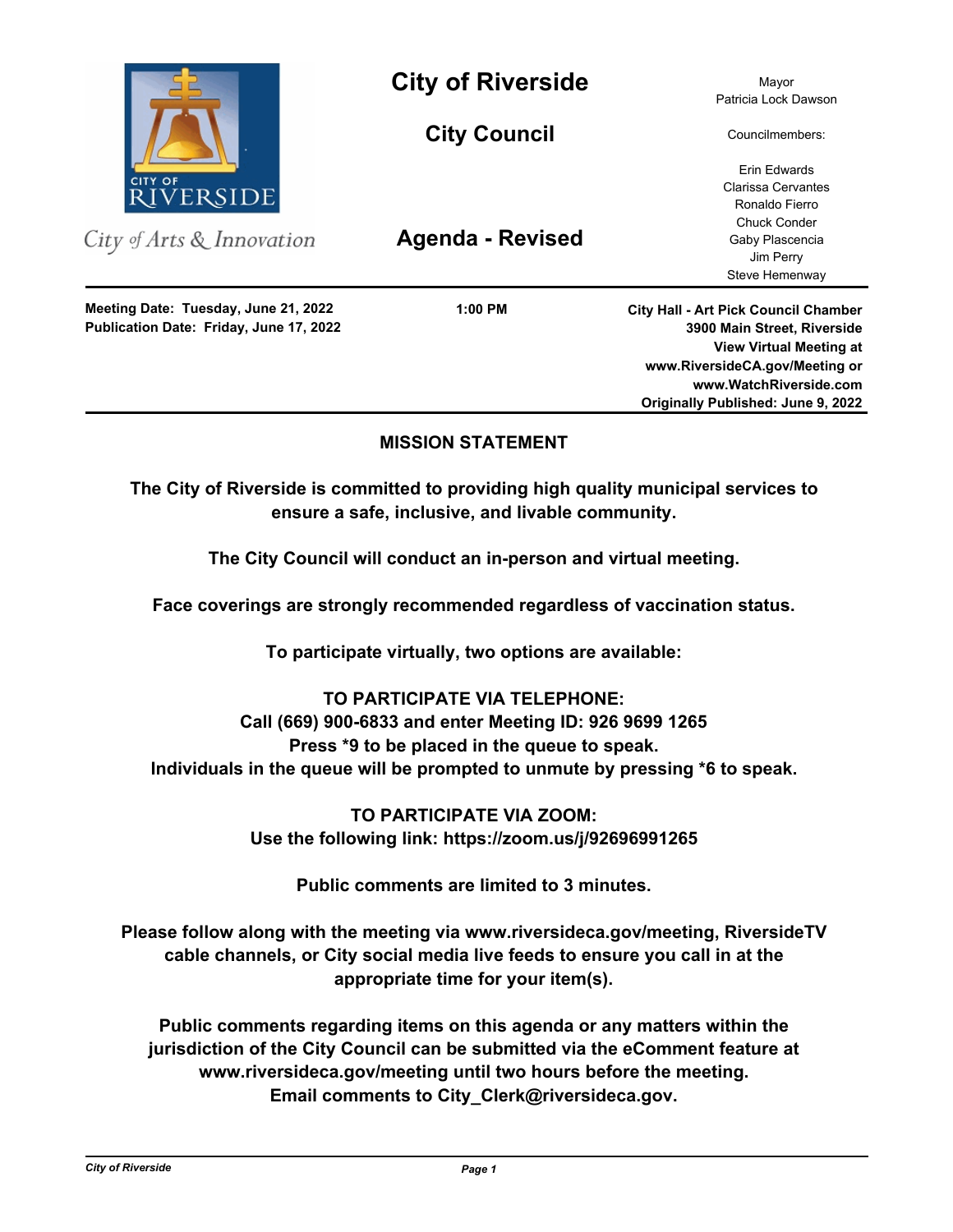**Pursuant to the City Council Meeting Rules adopted by Resolution No. 23618, the Members of the City Council and the public are reminded that they must preserve order and decorum throughout the Meeting. In that regard, Members of the City Council and the public are advised that any delay or disruption in the proceedings or a refusal to obey the orders of the City Council or the presiding officer constitutes a violation of these rules.**

**The City of Riverside is committed to fostering a respectful workplace that requires all employees and external stakeholders to embrace a culture of transparency and inclusivity. This includes acceptable behavior from everyone; a workplace that provides dignity, respect, and civility to our employees, customers, and the public they serve. City meetings should be a place where all members of our community feel safe and comfortable to participate. While there could be a high level of emotion associated with topics on this agenda, the City would like to set the expectation that all members of the public use language appropriate to a collaborative, professional, and respectful public environment.**

# **The City is resolute in its commitment to eliminate any form of harassment, discrimination, or retaliation in the workplace. The City maintains a zero-tolerance policy for harassment, discrimination, and retaliation in compliance with new harassment and discrimination laws.**

LISTENING ASSISTIVE DEVICES are available for the hearing impaired. The City of *Riverside wishes to make all of its public meetings accessible to the public. Upon request, this agenda will be made available in appropriate alternative formats to persons with disabilities, as required by 42 U.S.C. §12132 of the Americans with Disabilities Act of 1990. Any person requiring a modification or accommodation in order to participate in this meeting may contact the City's ADA Coordinator at 951-826-5427 at least 72 hours before the meeting, if possible. TTY users call 7-1-1 for telecommunications relay services (TRS).* 

*Agenda related writings or documents provided to the City Council are available in the Office of the City Clerk, at www.riversideca.gov/meeting, and in the binder located near the entrance of the Art Pick Council Chamber while meeting is in session.* 

PLEASE NOTE--The numerical order of items on this agenda is for convenience of *reference. Items may be taken out of order upon request of the Mayor or Members of the City Council.*

# **1 P.M.**

# MAYOR CALLS MEETING TO ORDER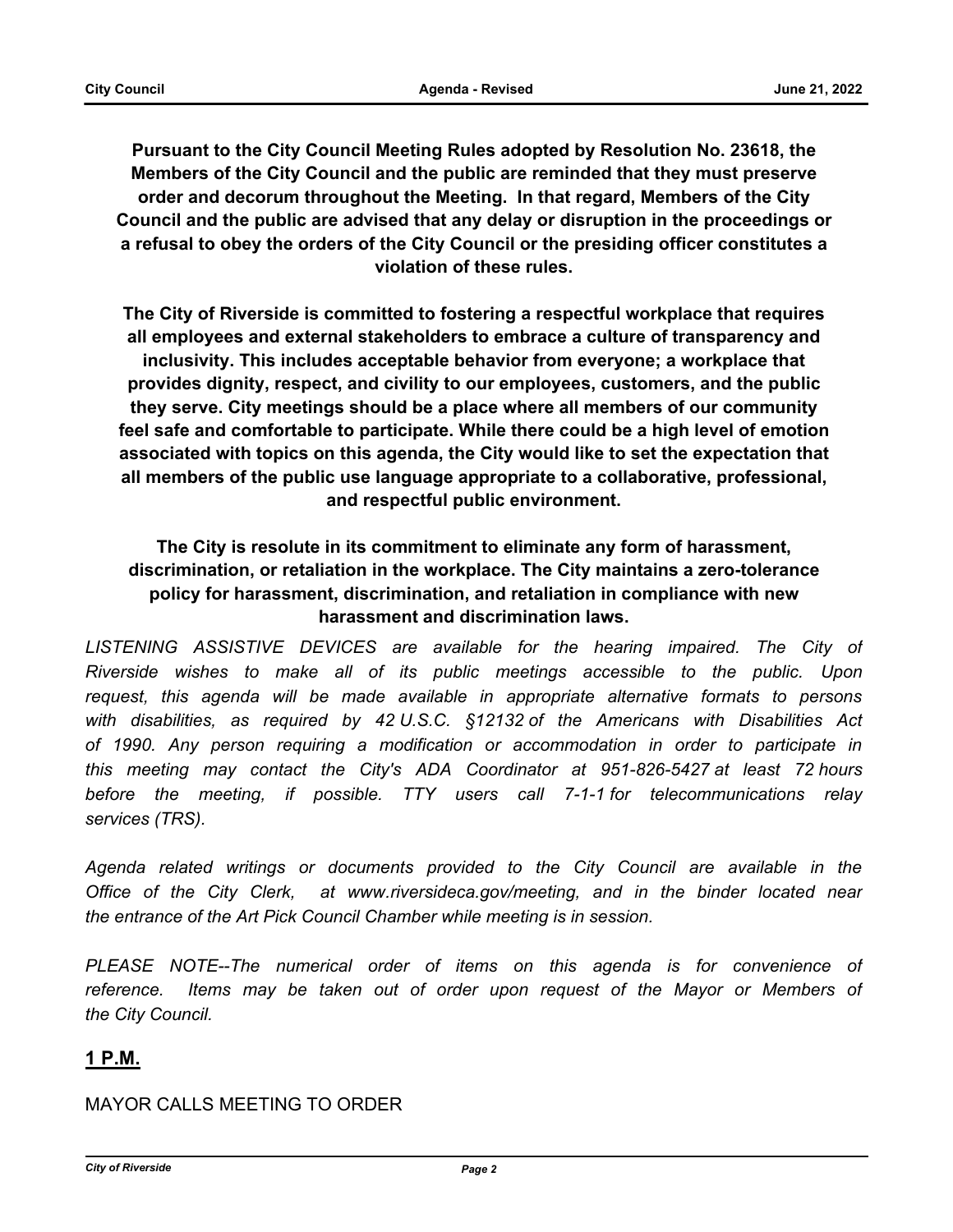### PUBLIC COMMENT

*Audience participation is encouraged. Public comments are limited to 3 minutes.*

1 To comment on Closed Sessions and any matters within the jurisdiction of the City Council, you are invited to participate in person or call at (669) 900-6833 and enter Meeting ID: 926 9699 1265. Press \*9 to be placed in the queue to speak. Individuals in the queue will be prompted to unmute by pressing \*6 to speak.

To participate via ZOOM, use the following link: https://zoom.us/j/92696991265. Select the "Raise Hand" function to request to speak. An on-screen message will prompt you to "unmute" and speak.

#### COMMUNICATIONS

- 2 Intergovernmental relations and legislative update (City Manager) (All Wards) (5-minute presentation)
- 3 Homeless solutions update (City Manager) (All Wards) (5-minute presentation)
- 4 Sustainability update (City Manager) (All Wards) (5-minute presentation)
- 5 Pertinent health, safety, and security updates (City Manager) (All Wards) (5-minute presentation)
- 6 Legal update (City Attorney) (All Wards) (5-minute presentation)

#### PRESENTATION

- 7 Riverside University Health System to conduct feasibility assessment to determine City's eligibility to participate in Blue Zone Program (Community and Economic Development and Office of Sustainability) (All Wards) (10-minute presentation)
- **[Report](http://riversideca.legistar.com/gateway.aspx?M=F&ID=5c157b7a-57f0-44f5-ba1e-7b9efb97a32d.docx)** *Attachments:*

**[Presentation](http://riversideca.legistar.com/gateway.aspx?M=F&ID=a466930f-62e6-48dc-aa40-5df87123bf52.pdf)**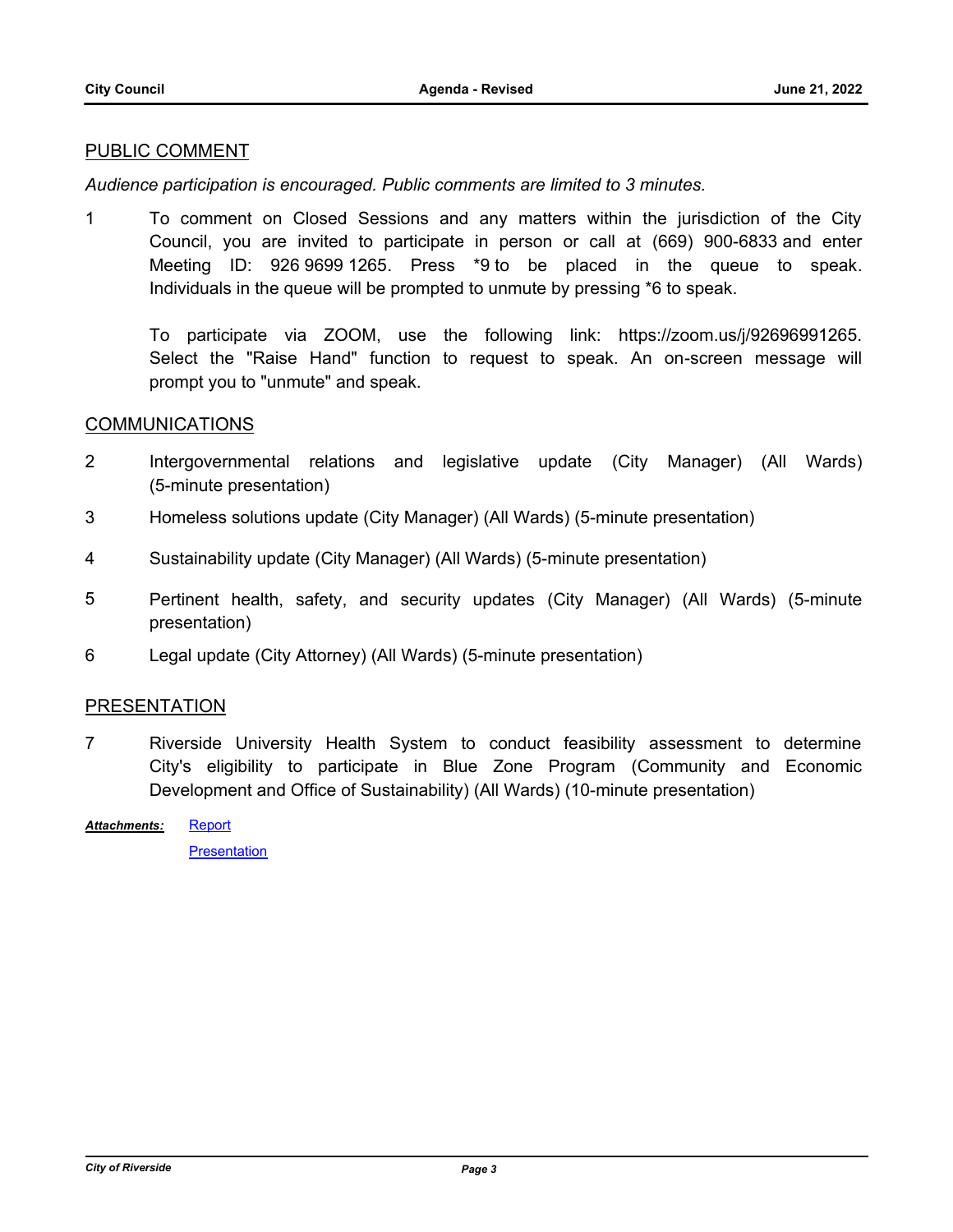#### DISCUSSION CALENDAR

*Audience participation is encouraged. Public comments are limited to 3 minutes.*

8 Eide Bailly, LLP, forensic review of City of Riverside participation in Southern California Public Power Authority - Determine whether to retain forensic accounting services to investigate Respondent's assertions at estimated cost of \$145,000 - Determine whether to obtain outside counsel to investigate Respondent's assertions found outside of Forensic Review scope of work at estimated cost to be determined (City Manager) (All Wards) (15-minute presentation)

**[Report](http://riversideca.legistar.com/gateway.aspx?M=F&ID=e6ba3877-299e-427b-9829-78bcc2c18c1c.docx)** *Attachments:*

> [Forensic Report](http://riversideca.legistar.com/gateway.aspx?M=F&ID=bae5a69e-6d34-43ef-9872-022f93219293.pdf) [ICGC Report - December 1, 2021](http://riversideca.legistar.com/gateway.aspx?M=F&ID=c61d22c2-ace9-4fc2-b10a-f80e3e3e5f82.pdf) [Presentation](http://riversideca.legistar.com/gateway.aspx?M=F&ID=850ceba5-1827-4b69-8ac4-12bee18993d5.pdf)

# **3 P.M.**

## PUBLIC HEARINGS/PLANNING REFERRALS AND APPEALS

*Audience participation is encouraged. Public comments are limited to 3 minutes. Press \*9 to be placed in the queue to speak when the discussion item is called.*

9 Case PR-2022-001313 - City of Riverside - Amendments to Titles 17 (Grading), 18 (Subdivision), and 19 (Zoning) including implementation of Senate Bill 9, updated regulations for Accessory and Junior Accessory Dwelling Units and proposed regulations to movable Accessory Dwelling Units, objective design and development standards for mixed-use and multifamily development for implementation of Action HE-5.2 of the 2021-2029 6th Cycle Housing Element, Zoning Cleanup items related to parking requirements, appeal timeframes, and variance findings, and application of RL - Residential Livestock Overlay Zone to existing 10-lot single-family residential subdivision to fulfill Condition of Approval No. 9 of Tract Map 28756 - Determine Planning Case PR-2022-001313 is exempt from further California Environmental Quality Act (CEQA) review pursuant to Section 15061(b)(3) (General Rule), as it can be seen with certainty that approval of project will not have an effect on environment and further that adoption of an ordinance to implement Sections 65852.21 and 64411.7 of California Government Code (SB 9) is not a project and therefore not subject to CEQA - Introduce an Ordinance of the City of Riverside, California, amending Chapter 17.28 of the Riverside Municipal Code regarding Minimum Grading Standards and General Requirements - Introduce an Ordinance of the City of Riverside, California, amending numerous sections in Title 18 of the Riverside Municipal Code regarding Subdivision - Introduce an Ordinance of the City of Riverside, California, amending numerous sections in Title 19 of the Riverside Municipal Code regarding Zoning - Introduce an Ordinance of the City of Riverside, California, amending the Zoning Map of the City of Riverside pursuant to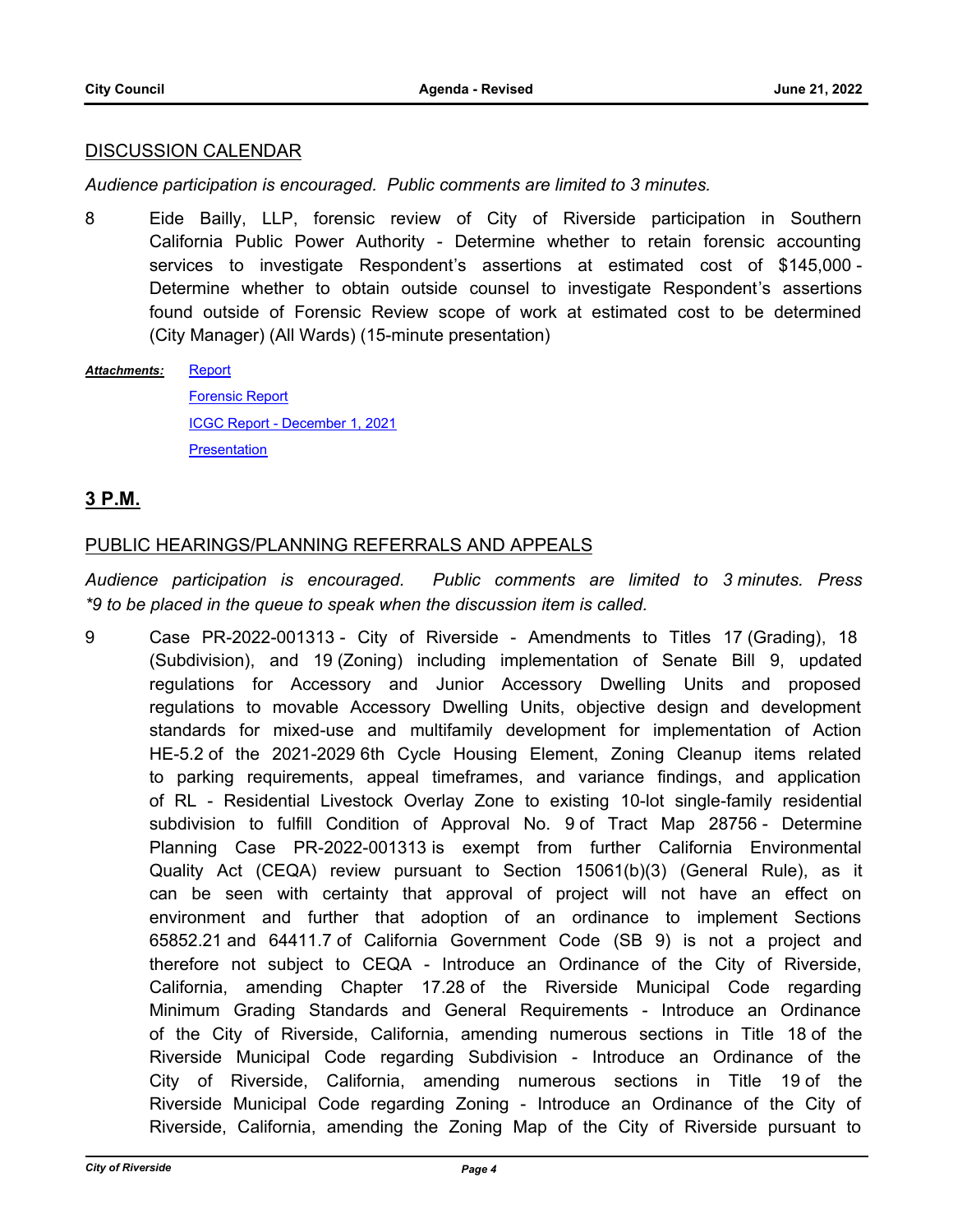Chapter 19.090 of the Riverside Municipal Code by Rezoning Tract No. 28756 located at 11171 - 11234 Lindy Street from the R-1-8500 - Single Family Residential Zone to R-1-8500-RL - Single Family Residential and Residential Livestock Overlay Zone - (Community and Economic Development) (All Wards) (15-minute presentation)

#### **[Report](http://riversideca.legistar.com/gateway.aspx?M=F&ID=02378f27-b5a9-459c-8304-cb07d676b3f0.docx)** *Attachments:*

[Ordinance - Title 17](http://riversideca.legistar.com/gateway.aspx?M=F&ID=785e4ea3-73b9-4538-8ca7-39c5d26cdeb9.pdf) [Ordinance - Title 18](http://riversideca.legistar.com/gateway.aspx?M=F&ID=09f14477-30f2-4f73-9ad1-ffb64a2051cc.pdf) [Ordinance - Title 19](http://riversideca.legistar.com/gateway.aspx?M=F&ID=bb349465-1046-490f-8001-7ab69f42e57c.pdf) [Ordinance - Rezone - Lindy Street](http://riversideca.legistar.com/gateway.aspx?M=F&ID=d53a110f-c10b-4f65-bb97-ef5892bf0e12.pdf) [PC Report and Exhibits - May 12, 2022](http://riversideca.legistar.com/gateway.aspx?M=F&ID=d78a9f68-6f04-4038-8e65-d5ec69fb0467.pdf) [PC Exhibits - May 12, 2022](http://riversideca.legistar.com/gateway.aspx?M=F&ID=4e9b5dcc-b608-493a-aaaf-243d80c5cae9.pdf) [PC Minutes - May 12 2022](http://riversideca.legistar.com/gateway.aspx?M=F&ID=85de9ef1-8291-48ad-92de-4ce383883c3a.pdf) [Presentation](http://riversideca.legistar.com/gateway.aspx?M=F&ID=792a5181-b849-454a-8550-aa7d5f0ba739.pdf) **[Notice](http://riversideca.legistar.com/gateway.aspx?M=F&ID=2f1e2852-a8e1-49c1-8c5b-70b906d1e83c.pdf)**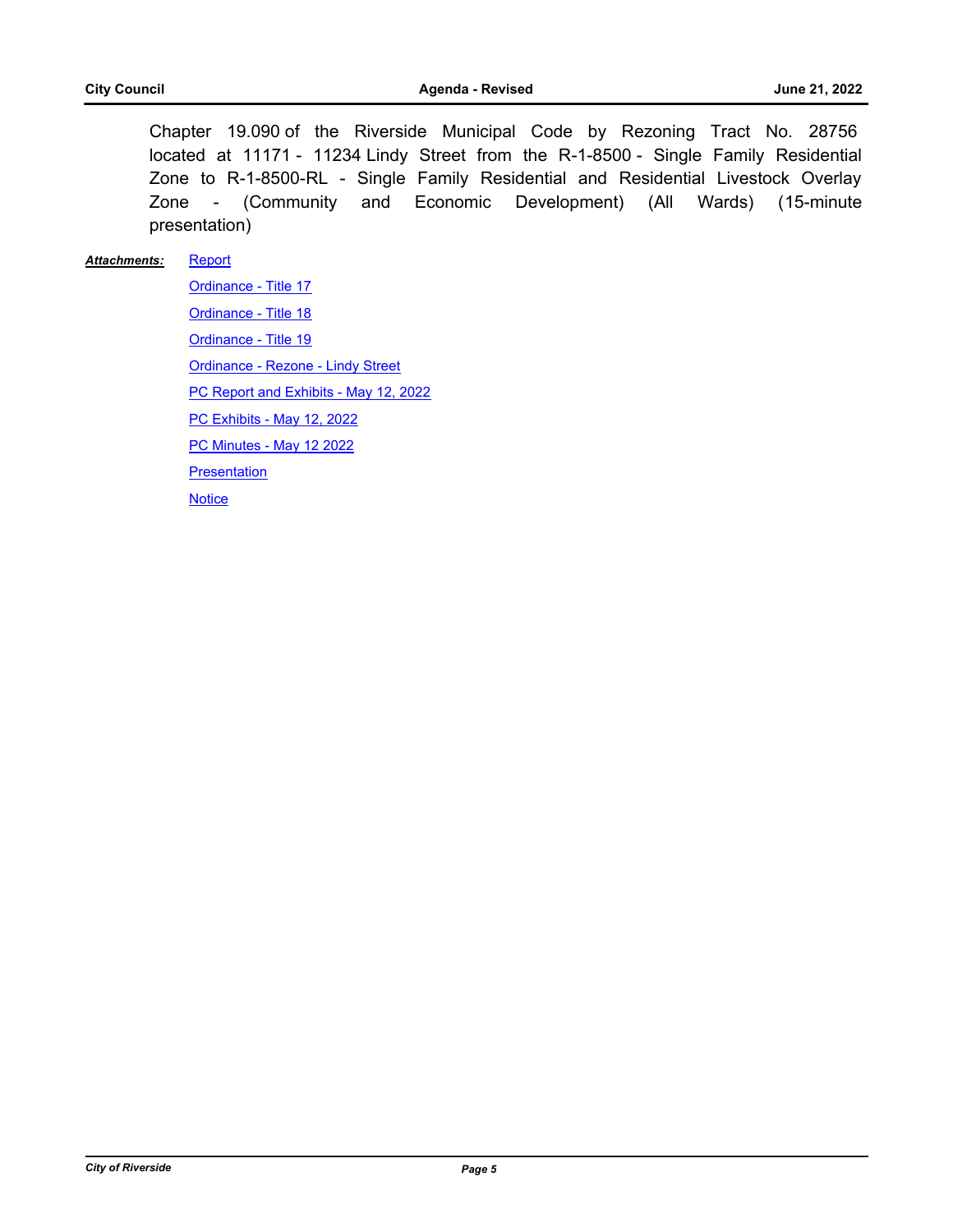10 Case PR-2021-001023 - Eugene Marini of KA Enterprises - General Plan Amendment, Zoning Map amendment, Conditional Use Permit, Variance to allow perimeter wall higher than allowed by Zoning Code, and Design Review of project plans for automated vehicle wash facility on .88 acre of land - Determine project will not have a significant effect on environment based on findings set forth in the case record - Adopt Mitigated Negative Declaration and Mitigation Monitoring and Reporting Program (MMRP) pursuant to CEQA Sections 15074 and 21081.6 - A Resolution of the City Council of the City of Riverside, California, amending the Land Use Designation of the Riverside General Plan 2025 as to the property located at 360 E. Alessandro Boulevard from O-Office to C-Commercial - Waive further reading - Introduce an Ordinance of the City of Riverside, California, amending the Zoning Map of the City of Riverside pursuant to Chapter 19.090 of the Riverside Municipal Code by rezoning property located at 360 E. Alessandro Boulevard, from the O-Office Zone to CR-Commercial Retail Zone - Northwest corner of Alessandro Boulevard and Mission Grove Parkway (Community and Economic Development) (Ward 4) (5-minute presentation)

#### **[Report](http://riversideca.legistar.com/gateway.aspx?M=F&ID=2b16d43a-e5dc-46e2-868a-017591813745.docx)** *Attachments:*

**[Resolution](http://riversideca.legistar.com/gateway.aspx?M=F&ID=ee7a737b-181c-4dba-8886-2e7df9854ca7.docx) [Legal Description](http://riversideca.legistar.com/gateway.aspx?M=F&ID=69ac3df8-1f81-4978-9a2d-5504ab8ca861.pdf) [Ordinance](http://riversideca.legistar.com/gateway.aspx?M=F&ID=aa69cc5d-390e-4ad4-82b9-0b0d42bdfa98.doc)** [Rezone Legal Description](http://riversideca.legistar.com/gateway.aspx?M=F&ID=c5f6a263-6c3f-41e2-8586-127ba841ff3e.pdf) [PC Report - April 28, 2022](http://riversideca.legistar.com/gateway.aspx?M=F&ID=b0eea1c0-1032-46e2-b7d9-8c33ab57dfe5.pdf) [Attachment 3a - Site Photos](http://riversideca.legistar.com/gateway.aspx?M=F&ID=0d6da7ed-f6db-47a3-b0f5-facbf05e72e1.pdf) [Attachment 3b - Project Plans](http://riversideca.legistar.com/gateway.aspx?M=F&ID=94d68e2b-e1d2-4c51-8f30-ccf418a637ca.pdf) [Attachment 3c - Exhibits and Photos](http://riversideca.legistar.com/gateway.aspx?M=F&ID=91758126-148d-46e0-82da-76e13bacf684.pdf) [Attachment 4 - Recommended Conditions of Approval 4-28-2022](http://riversideca.legistar.com/gateway.aspx?M=F&ID=57533600-517a-469e-bc49-57566d692bd6.pdf) [Attachment 5 - Planning Commission Minutes 4-28-2022](http://riversideca.legistar.com/gateway.aspx?M=F&ID=50b8deba-900f-4b50-974a-c3d6882dd457.pdf) [Attachment 6 - Public Comment Letter](http://riversideca.legistar.com/gateway.aspx?M=F&ID=2eba9386-47ab-43f8-975e-e1024d90693c.pdf) **[Presentation](http://riversideca.legistar.com/gateway.aspx?M=F&ID=b8d5cce0-007d-4c94-9293-7f52e7411895.pdf) [Notice](http://riversideca.legistar.com/gateway.aspx?M=F&ID=51bcbe69-0b94-4f05-bb62-4b1578fe4a0d.pdf)** 

#### CLOSED SESSIONS

*Time listed is approximate. The City Council may adjourn to the below listed Closed Sessions at their convenience during this City Council meeting.*

11 Pursuant to Government Code §54956.9(d)(1) to confer with and/or receive advice from legal counsel concerning Riversiders Against Increased Taxes v. City of Riverside, et al., Riverside Superior Court Case No. CVRI 2104120

*Attachments:* [Report](http://riversideca.legistar.com/gateway.aspx?M=F&ID=77eda656-4707-4298-8588-a245077084e3.doc)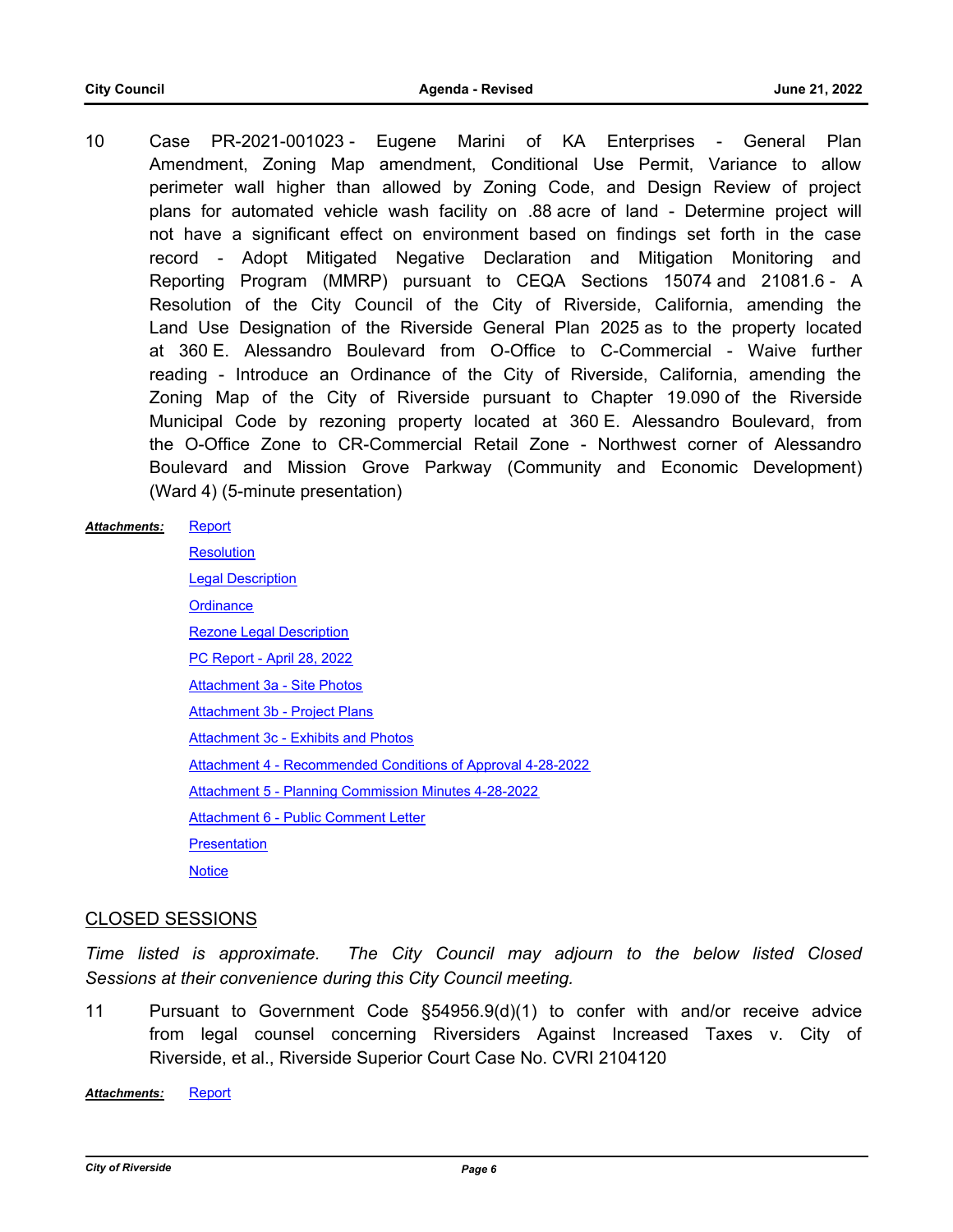12 Pursuant to Government Code §54956.9(d)(1) to confer with and/or receive advice from legal counsel concerning Service Employees International Union, Local 721 v. City of Riverside, Case No. LA-CE-1577-M

*Attachments:* [Report](http://riversideca.legistar.com/gateway.aspx?M=F&ID=6138131d-2be9-4e18-bf1b-b06b90bd1367.doc)

13 Pursuant to Government Code §54957(a) for consultation with Chief of Police Larry Gonzalez and Chief Information Officer George Khalil regarding threat to public services or facilities

Attachments: [Report](http://riversideca.legistar.com/gateway.aspx?M=F&ID=32eb9b82-c5f5-4e6e-ad20-92a3d4aacd7e.doc)

14 Pursuant to Government Code §54956.9(d)(2) to confer with and/or receive advice from legal counsel concerning significant exposure to litigation - two cases

[Revised Report](http://riversideca.legistar.com/gateway.aspx?M=F&ID=44c0e5c7-d23b-4d90-af40-5c5972f34b27.pdf) [Report](http://riversideca.legistar.com/gateway.aspx?M=F&ID=e3b573ad-a53a-4db5-b01e-dcbb69800664.doc) *Attachments:*

- 15 Pursuant to Government Code §54956.9(d)(4) to confer with and/or receive advice from legal counsel concerning the City Council deciding whether to initiate litigation - one case
- *Attachments:* [Report](http://riversideca.legistar.com/gateway.aspx?M=F&ID=3d0f7889-d1d8-4a60-b6ba-1c9ce56120c1.doc)
- 16 Pursuant to Government Code §54957.6 to review the City Council's position and instruct designated representatives regarding salaries, salary schedules, or compensation paid in the form of fringe benefits of all Executive Management employees except the City Manager, City Attorney, and City Clerk, all Management and Confidential employees as defined by PERS, Fire Management Unit, Riverside City Firefighters Association, Riverside Police Officers Association (Police and Police Supervisory Units), Service Employees International Union #721, International Brotherhood of Electrical Workers #47, and Riverside Police Administrators Association

*Attachments:* [Report](http://riversideca.legistar.com/gateway.aspx?M=F&ID=958e2149-e864-4556-a340-5d19f9be8013.doc)

17 Pursuant to Government Code §54957 for recruitment/appointment of City Manager by City Council

*Attachments:* [Report](http://riversideca.legistar.com/gateway.aspx?M=F&ID=9f3d4a1d-1ca2-4705-96b8-248233c9873e.pdf)

# **6:15 P.M.**

INVOCATION - Councilmember Fierro

PLEDGE OF ALLEGIANCE TO THE FLAG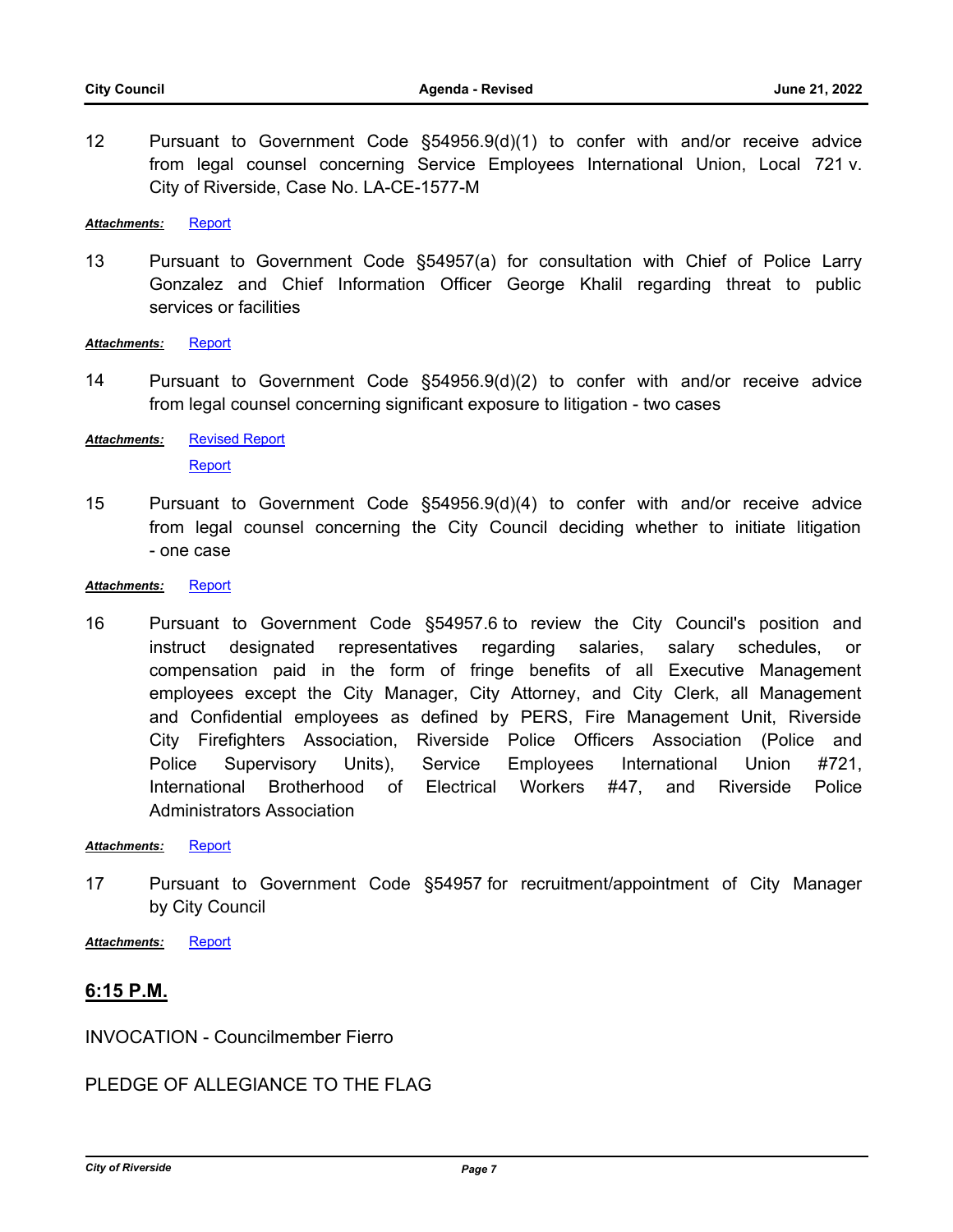#### MAYOR/COUNCILMEMBER COMMUNICATIONS

18 Brief reports on conferences, seminars, and regional meetings attended by Mayor and City Council, Ward updates, and announcements of upcoming events

Announcement of committee meetings:

Mayor's Nominating and Screening Committee at 11 a.m. on June 21, 2022, Art Pick Council Chamber/Virtual Meeting

Economic Development, Placemaking, and Branding/Marketing Committee at 3 p.m. on June 23, 2022, Art Pick Council Chamber/Virtual Meeting

Housing and Homelessness Committee at 3:30 p.m. on Monday, June 27, 2022, Art Pick Council Chamber/Virtual Meeting

#### CEREMONIAL PRESENTATIONS

19 Mayor Lock Dawson to present proclamation to Riverside-Corona Resource Conservation District Public Affairs Manager Diana Ruiz recognizing National Wildlife Federation's "Mayor's Monarch Pledge"

*Attachments:* [Presentation](http://riversideca.legistar.com/gateway.aspx?M=F&ID=37c1a102-0671-4a10-a483-eb3c57e2a4ef.pdf)

20 RIVERSIDE PROSPERS Success Report - The Lovely Thorne Skin Boutique (Ward 3) (5-minute presentation)

#### PUBLIC HEARINGS/PLANNING REFERRALS AND APPEALS

*Audience participation is encouraged. Public comments are limited to 3 minutes. Press \*9 to be placed in the queue to speak when the discussion item is called.*

21 Fiscal Year 2022-2024 Biennial Budget and Capital Improvement Plan - A Resolution of the City Council of the City of Riverside, California, Adopting the Two-Year Budget of the City of Riverside for the Fiscal Years Beginning July 1, 2022, and ending June 30, 2023, for \$1,355,280,287 and Beginning July 1, 2023, and ending June 30, 2024, for \$1,318,136,775 - Waive further reading - Delegate investment authority to Chief Financial Officer/Treasurer through June 30, 2023 (Finance) (All Wards) (10-minute presentation)

**[Report](http://riversideca.legistar.com/gateway.aspx?M=F&ID=aaadd394-f5bc-48b2-9be7-6f15829d655e.docx)** [Budget Resolution](http://riversideca.legistar.com/gateway.aspx?M=F&ID=1cb5bef4-b0b3-40fd-9baa-6d1822eefa15.doc) [Proposed FY 2022-2024 Biennial Budget](http://riversideca.legistar.com/gateway.aspx?M=F&ID=86837670-99b9-407d-93b4-2e16c76fb919.pdf) [Biennial Budget](http://riversideca.legistar.com/gateway.aspx?M=F&ID=2ac707d4-14b0-4875-af62-7ace2f0b201d.pdf) **[Notice](http://riversideca.legistar.com/gateway.aspx?M=F&ID=52bdb915-3e0f-4650-9e3b-b04bed2a5ac6.pdf)** *Attachments:*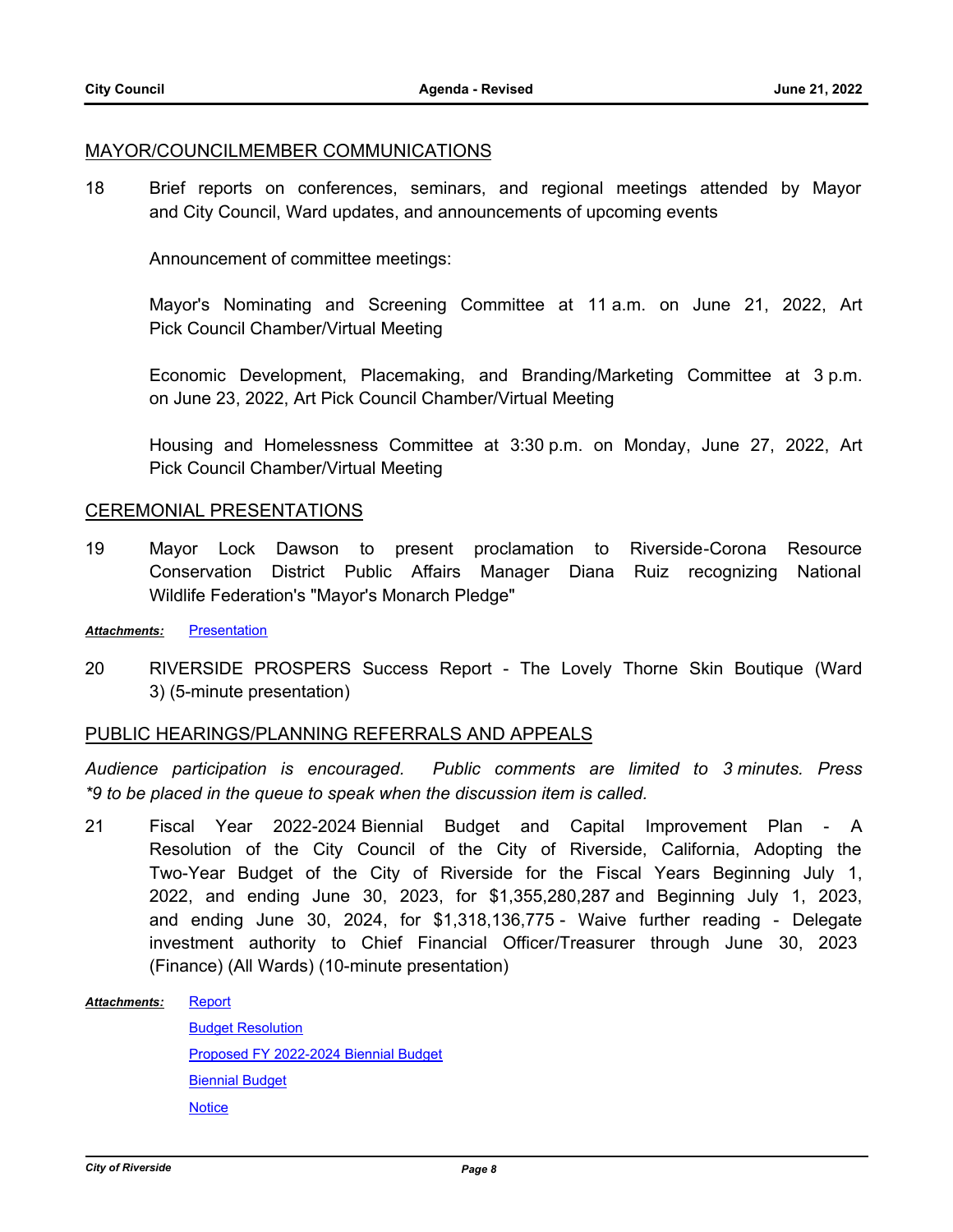# **7 P.M.**

### PUBLIC COMMENT

*Audience participation is encouraged. Public comments are limited to 3 minutes.*

22 To comment on the Consent Calendar and any matters within the jurisdiction of the City Council, you are invited to participate in person or call at (669) 900-6833 and enter Meeting ID: 926 9699 1265. Press \*9 to be placed in the queue to speak. Individuals in the queue will be prompted to unmute by pressing \*6 when you are ready to speak.

To participate via ZOOM, use the following link: https://zoom.us/j/92696991265. Select the "Raise Hand" function to request to speak. An on-screen message will prompt you to "unmute" and speak.

#### CONSENT CALENDAR - Item # 24-41

*All matters listed under the CONSENT CALENDAR are considered routine by the City Council and may be enacted by one motion in the form listed below. There will be no separate discussion of these items unless, before the City Council votes on the motion to*  adopt, Members of the City Council or staff request specific items be removed from the *Consent Calendar for separate action.*

23 Announcement of Measure Z funded Item No. 37

*Attachments:* [Measure Z photo](http://riversideca.legistar.com/gateway.aspx?M=F&ID=694abc98-53e0-4ada-a379-b8c1d543a704.pdf)

#### **City Clerk**

- 24 Appointment of Rich M. Gardner to Ward 4 seat on Museum of Riverside Board (All Wards)
- Attachments: [Report](http://riversideca.legistar.com/gateway.aspx?M=F&ID=37fd0487-e757-4b26-9070-ce604fce8942.doc)
- 25 Minutes of June 2 and 7, 2022
- [Minutes CC SP 06-02-2022](http://riversideca.legistar.com/gateway.aspx?M=F&ID=22589725-80dd-4c0e-b1ba-ab7d8ff28a0b.pdf) [Minutes - 06-07-2022](http://riversideca.legistar.com/gateway.aspx?M=F&ID=5974be48-b82f-4ddc-90e9-16ad21b2db4b.pdf) [Minutes CC SP - 06-07-2022](http://riversideca.legistar.com/gateway.aspx?M=F&ID=8220691f-e60b-498e-86a1-80b519107d54.pdf) *Attachments:*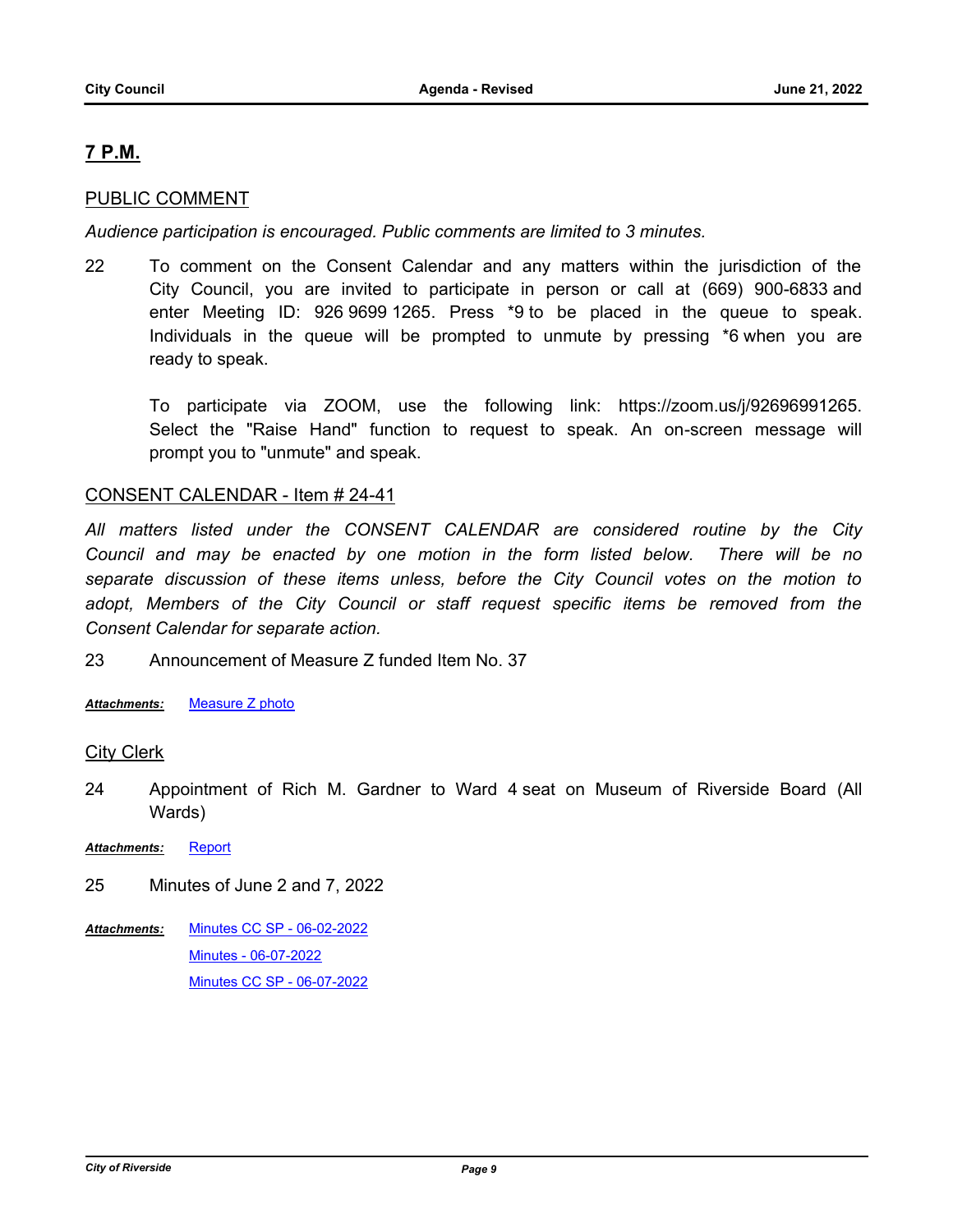#### Community and Economic Development

- 26 Right of Entry and Temporary Construction Easement Agreement with Riverside County Flood Control and Water Conservation District for \$2,606,202 compensation for staging area on City-owned property to facilitate construction and implementation of Riverside Levee Santa Ana River Stabilization Project through December 31, 2026 (Ward 1)
- **[Report](http://riversideca.legistar.com/gateway.aspx?M=F&ID=80664371-89f4-43f2-ad7c-a43436638f25.docx)** *Attachments:*

**[Agreement](http://riversideca.legistar.com/gateway.aspx?M=F&ID=d5040a40-2583-4573-ba05-2be40cbc053e.pdf) [Presentation](http://riversideca.legistar.com/gateway.aspx?M=F&ID=87bb9252-0fb8-4f1b-a385-1b9918bfe905.pdf)** 

### Finance

- 27 A Resolution of the City Council of the City of Riverside, California, establishing the appropriations limit of \$400,803,266 for Fiscal Year 2022-2023 for the City of Riverside in accordance with the provisions of Division 9 of Title 1 of the Government Code of the State of California - Waive further reading (All Wards)
- **[Report](http://riversideca.legistar.com/gateway.aspx?M=F&ID=da9190cf-06f2-41b0-84c1-d58e381b2e9b.docx)** *Attachments:*

**[Resolution](http://riversideca.legistar.com/gateway.aspx?M=F&ID=25a502bd-f6ad-4356-a2c8-f37fdb11f24c.docx)** [Appropriations Limit Calculation](http://riversideca.legistar.com/gateway.aspx?M=F&ID=874d8b2d-2367-4805-a808-33672ac4d8a1.pdf)

- 28 Second Amendment to Master Agreement and First Amendment to two Supplemental Agreements on Assigned Projects with Omnicap Group, LLC., for financial advisory services, arbitrage, swap advisory, and swap reporting services extending term through June 30, 2023 (All Wards)
- **[Report](http://riversideca.legistar.com/gateway.aspx?M=F&ID=7150b3b3-04e0-4ac5-9af1-9742194df340.docx)** *Attachments:*

**[Agreements](http://riversideca.legistar.com/gateway.aspx?M=F&ID=842af969-c26e-42c6-9655-221dc8e39904.pdf)** 

29 Second Amendment to Master Agreement and First Amendment to Supplemental Agreement for Assigned Project with PFM Financial Advisors, LLC., for electric and water systems financial advisory services extending term through June 30, 2023 (All Wards)

**[Report](http://riversideca.legistar.com/gateway.aspx?M=F&ID=31f4e718-8296-4361-b6d4-a31a816f78b4.docx) [Agreements](http://riversideca.legistar.com/gateway.aspx?M=F&ID=70889707-771a-43c8-a4a5-52fcbec85d2d.pdf)** *Attachments:*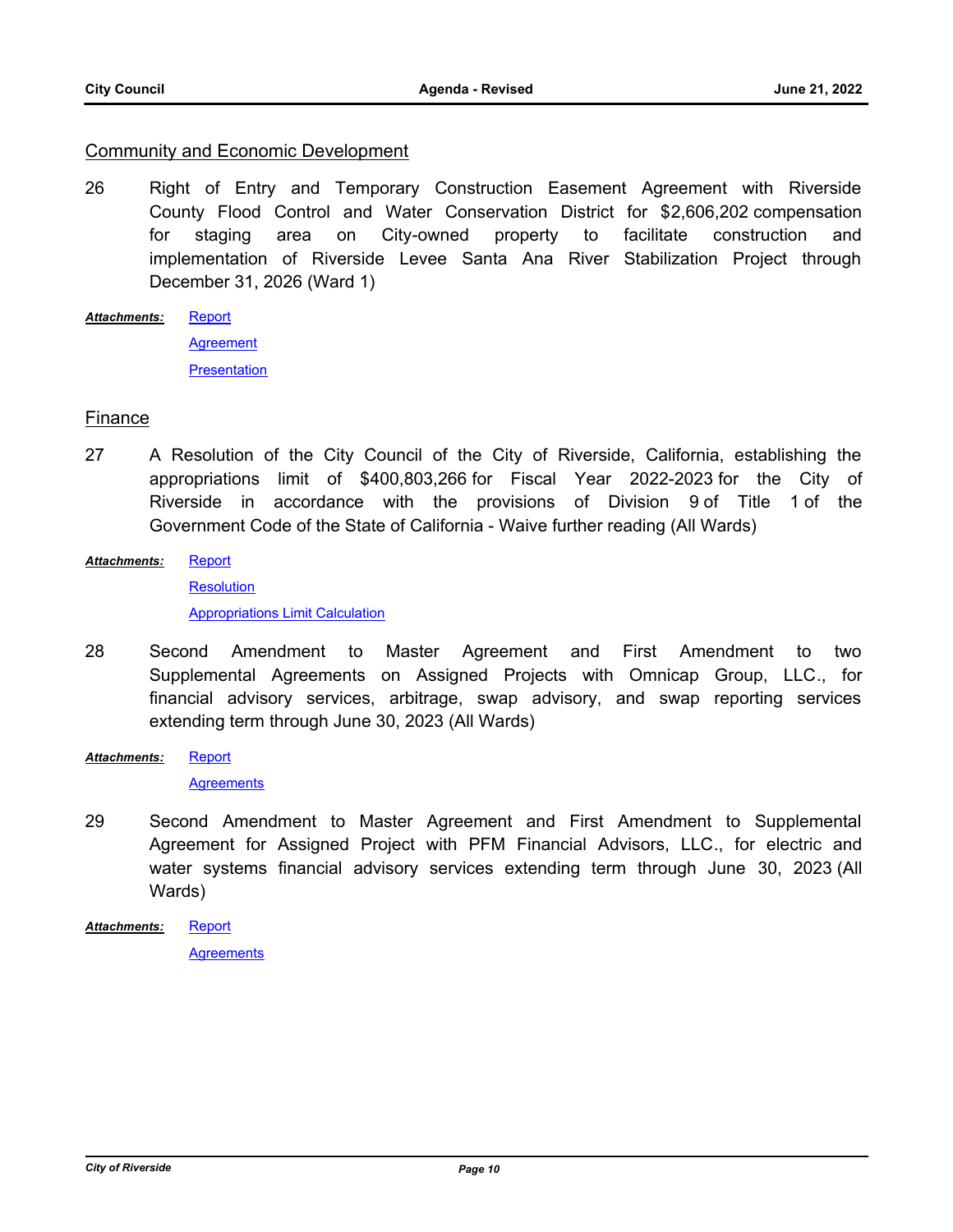### Fire

30 Increase purchase order 222930 with Life-Assist for \$26,000 for total contract amount of \$75,750 from General Fund Fire Operations Paramedic Program Account for monitoring equipment and supplies through June 30, 2022 (All Wards)

[Report](http://riversideca.legistar.com/gateway.aspx?M=F&ID=58ed1621-bf4f-4ee4-880e-b04190e6f047.docx) [Riverside County Contract](http://riversideca.legistar.com/gateway.aspx?M=F&ID=e5993c1e-e52b-4c75-91c8-ab7b039a5d05.pdf) *Attachments:*

### General Services

- 31 Purchase one Ford Transit T-350 Cargo Van equipped with closed-circuit television monitoring system from Plumbers Depot, Inc., for \$400,464.26 with ten percent change order authority for total of \$440,510.68 from Sewer Fund, Sewer Collection System Maintenance, Automotive Equipment Account for Public Works Department Wastewater Division (All Wards)
- **[Report](http://riversideca.legistar.com/gateway.aspx?M=F&ID=b3a7ea81-cdb7-4507-94a0-00d5aa969b02.docx) [Quote](http://riversideca.legistar.com/gateway.aspx?M=F&ID=b7d716a4-c04e-4f5e-9517-fd2579f0a975.pdf)** [Sole Source Justification](http://riversideca.legistar.com/gateway.aspx?M=F&ID=86b5b32d-1364-4371-aa5d-bf247b0e3bb5.pdf) [Sole Source Justification Form](http://riversideca.legistar.com/gateway.aspx?M=F&ID=c761073c-cc28-44e3-b121-92f22d8e6c2a.pdf) *Attachments:*
- 32 Appropriate \$100,000 from Riverside Municipal Airport Enterprise Fund for design services for aircraft ramp asphalt rehabilitation - Five affirmative votes required (Ward 3)
- *Attachments:* [Report](http://riversideca.legistar.com/gateway.aspx?M=F&ID=36de42a5-4ed9-46f5-a134-3377cbf31b48.docx)

#### Human Resources

33 A Resolution of the City Council of the City of Riverside, California, amending Resolution No. 21052 and the Master Fringe Benefits and Salary Plan to approve the creation of the Diversity, Equity and Inclusion Officer classification and salary range therefore - Waive further reading (All Wards)

[Report](http://riversideca.legistar.com/gateway.aspx?M=F&ID=3924dad9-6d99-486b-9f22-741a6396a402.docx) **[Resolution](http://riversideca.legistar.com/gateway.aspx?M=F&ID=458ad0c6-aba4-46c7-904a-842a51a91c70.doc) [Job Code Table](http://riversideca.legistar.com/gateway.aspx?M=F&ID=c1d56aac-fa3a-44ef-bc89-96b5a90eb5ad.docx) [FBSP](http://riversideca.legistar.com/gateway.aspx?M=F&ID=88257211-f5b2-421b-8840-1ea3b4d188d2.docx)** [Recommendations and Supporting Documentation](http://riversideca.legistar.com/gateway.aspx?M=F&ID=292f0b29-49e6-4b86-a604-c31f7b53a3d7.pdf) *Attachments:*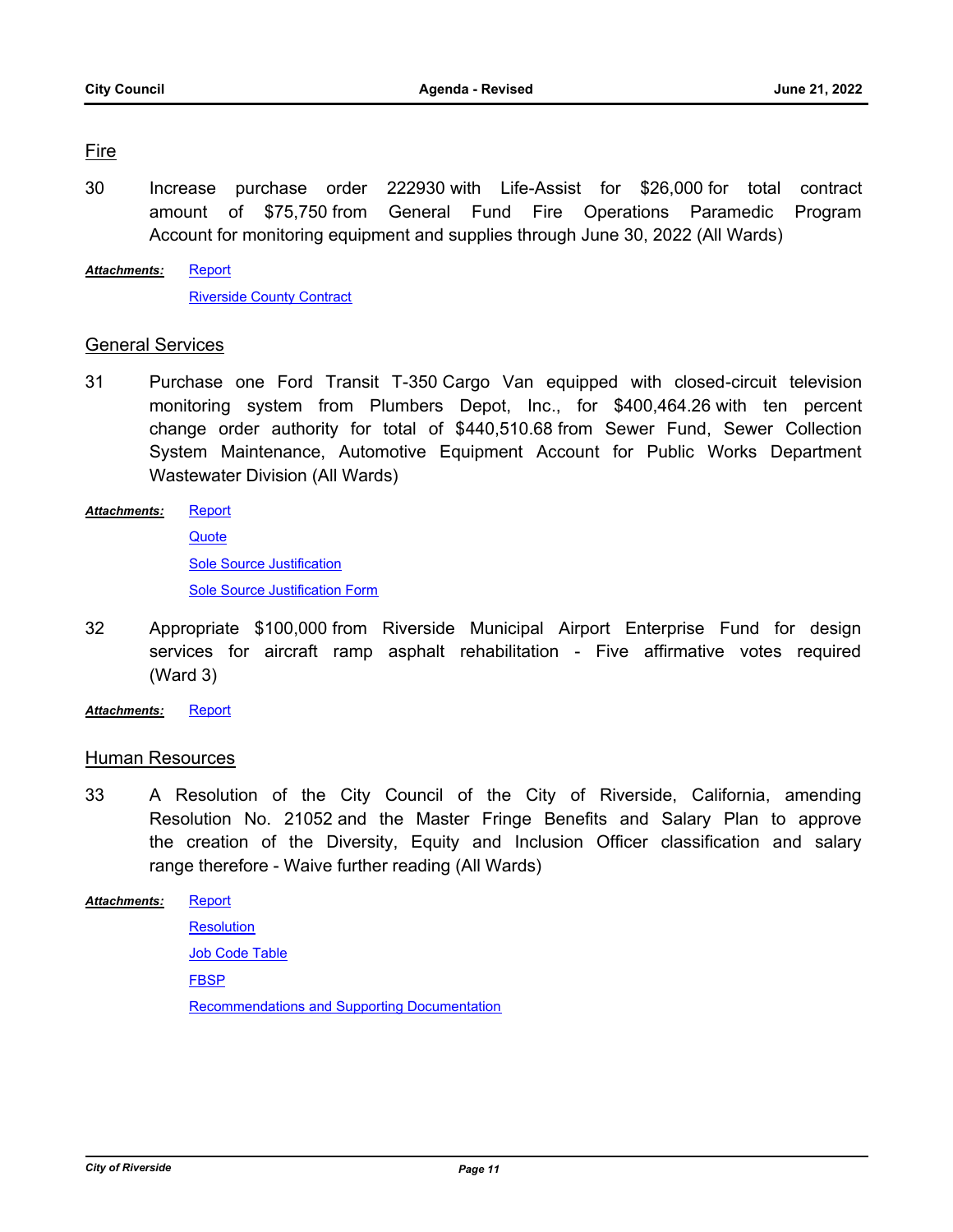#### Parks, Recreation, and Community Services

34 Purchase Order to John Deere, dba Deere and Company, for \$282,129.96 from General Fund Parks Automotive Equipment Account for John Deere 444P Loader, John Deere 60-inch Forks, Paladin 103 Inch Broom, and JRB 2.5 Grapple Bucket for parks maintenance services (All Wards)

[Report](http://riversideca.legistar.com/gateway.aspx?M=F&ID=610dad70-3f59-45f4-99f9-74ef2df35416.docx) *Attachments:*

#### [Purchase Order](http://riversideca.legistar.com/gateway.aspx?M=F&ID=7d633279-9a92-457f-836e-9cc6840663a6.pdf)

- 35 Agreement with BrightView Landscape Services, Inc., for \$284,024 with fifteen percent change order authority for total of \$326,627.60 from General Fund, Parks and Recreation-Parks, Neighborhood Maintenance Contract expenditure account for mowing and edging services at Bobby Bonds, Bordwell, Bryant, Carlson, El Dorardo, Fairmount, and Villegas Parks through June 30, 2024, with three one-year term extension options (Wards 1, 2, 4 and 6)
- [Report](http://riversideca.legistar.com/gateway.aspx?M=F&ID=d0380945-8a8c-46d7-af45-5bc2cec79f8f.docx) *Attachments:*

**[Agreement](http://riversideca.legistar.com/gateway.aspx?M=F&ID=4734d100-112a-4ebe-9a62-614381136c13.pdf)** 

36 Bid 7901 - Reject all bids for heating, ventilating, and air conditioning unit installation at Cesar Chavez Community Center - Authorize staff to rebid project with revised bid specifications - 2060 University Avenue (Ward 2)

#### [Report](http://riversideca.legistar.com/gateway.aspx?M=F&ID=e8762dff-31be-46e7-a6e9-50782e313b39.docx) *Attachments:*

#### **[Bid Reject Recommendation](http://riversideca.legistar.com/gateway.aspx?M=F&ID=b4a6e806-1618-4be4-be90-a16f4263f159.pdf)**

37 MEASURE Z - Award Contract Service Agreement under OMNIA Partners Cooperative Purchasing Program Agreement R220203 to Robertson Industries, Inc., for \$242,531 with 20 percent change order for total not-to-exceed \$291,037.20 from Measure Z Account for playground surfacing repair at Reid Park and Arlington Heights Sports Park - 9401 Cleveland Avenue and 701 N. Orange Street (Wards 1 and 5)

#### **[Report](http://riversideca.legistar.com/gateway.aspx?M=F&ID=83d505c1-6d30-4e48-b7a1-ba2a9902b16c.docx)** *Attachments:*

**[Agreement](http://riversideca.legistar.com/gateway.aspx?M=F&ID=47b3bc2c-da3c-47ce-87e3-5b3360c06265.pdf)** [Robertson Proposal - Reid Park](http://riversideca.legistar.com/gateway.aspx?M=F&ID=1a767a82-669b-49a0-a7aa-81349453613c.pdf) [Robertson Proposal - Arlington Heights Sports Park](http://riversideca.legistar.com/gateway.aspx?M=F&ID=f286eb85-0fb4-4ce2-bc3f-9d29e3c32b08.pdf)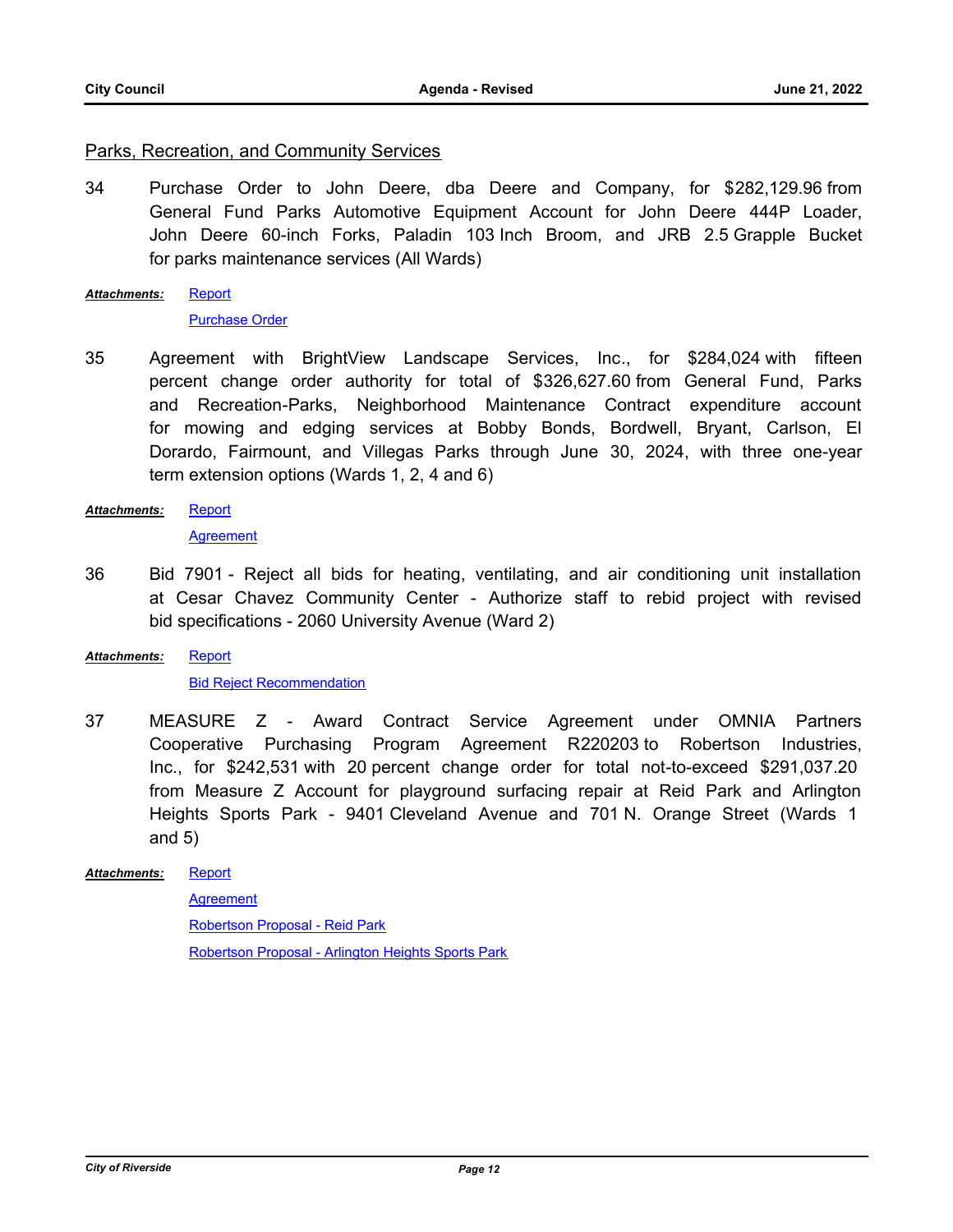38 A Resolution of the City Council of the City of Riverside, California, approving the application for grant funds from the Recreational Trails Program for Gage Canal Trail Phase 1 Project for \$1,400,000 - Waive further reading - Supplemental appropriation - Five affirmative votes required (Wards 1 and 2)

#### **[Report](http://riversideca.legistar.com/gateway.aspx?M=F&ID=67f23a5b-6cfa-4dd5-b5f5-1e2f79233c7e.docx)** *Attachments:*

**[Resolution](http://riversideca.legistar.com/gateway.aspx?M=F&ID=c2e24e1c-1e30-436e-9e0c-a1cb4b3f8c80.doc)** 

[A - Gage Canal Trail Master Plan](http://riversideca.legistar.com/gateway.aspx?M=F&ID=ee6bde9e-070a-42f4-b3b8-3283c187375c.pdf)

[B - Gage Canal Trail Master Plan](http://riversideca.legistar.com/gateway.aspx?M=F&ID=54079d9d-78cb-4af9-91b9-35f0f9b34c4a.pdf)

[C - Gage Canal Trail Master Plan](http://riversideca.legistar.com/gateway.aspx?M=F&ID=1a03fa17-f558-423d-aff1-4511b2b89fc4.pdf)

#### Public Works

- 39 State of California, Department of Transportation Master Agreement Administering Agency-State Agreement No. 08-5058S21 and Local Roadway Safety Plan Program Supplement Agreement No. 000000A023 for State funded projects - A Resolution of the City Council of the City of Riverside, California for designation of City Official to execute Master Agreement and Project Specific Program Supplements with State of California for State-Funded Projects - Waive further reading (All Wards)
- **[Report](http://riversideca.legistar.com/gateway.aspx?M=F&ID=39ca27c6-3df6-486c-b318-5252c1c78e44.docx)** *Attachments:*

**[Resolution](http://riversideca.legistar.com/gateway.aspx?M=F&ID=7100d514-ad83-400b-b76a-11a88fbe1e6b.doc)** [Master and Program Supplement Agreements](http://riversideca.legistar.com/gateway.aspx?M=F&ID=4c79c9ce-5d1e-44e7-8a42-592919ee1a25.pdf)

40 A Resolution of the City Council of the City of Riverside, California, authorizing the Seventh Amendment to Residential Solid Waste Agreement between City of Riverside and Burrtec Waste Industries, Inc., for Residential Solid Waste Collection Services in defined service areas - Waive further reading - Seventh Amendment to Residential Solid Waste Collection Agreement with Burrtec Waste Industries, Inc., for \$6,065,834 from Refuse Fund, Solid Waste Private Hauler, Burrtec Waste Account extending term through June 30, 2023 (All Wards)

**[Report](http://riversideca.legistar.com/gateway.aspx?M=F&ID=9e7d3b66-f896-4577-9083-b1ff9f23c2ef.docx)** *Attachments:*

**[Resolution](http://riversideca.legistar.com/gateway.aspx?M=F&ID=1d17691a-615c-48a0-a65f-0a0cf66233f2.doc)** 

**[Agreement](http://riversideca.legistar.com/gateway.aspx?M=F&ID=9c94030a-2a28-4c6b-94db-d9dc6f90c5f4.pdf)** 

- 41 Tenth Amendment to Agreement with Agua Mansa MRF, LLC, for transfer services to add processing fee of \$98.20 per ton for commingled residential green waste and food waste (All Wards)
- [Report](http://riversideca.legistar.com/gateway.aspx?M=F&ID=194845fa-2108-4100-b716-32a686035a58.docx) [Amendment to Agreement](http://riversideca.legistar.com/gateway.aspx?M=F&ID=2f60838a-001a-4fcf-9ea0-21509a89373a.pdf) [Fee Rate Adjustment](http://riversideca.legistar.com/gateway.aspx?M=F&ID=a6613de3-0243-4af5-b0ca-742718dc0351.pdf) *Attachments:*